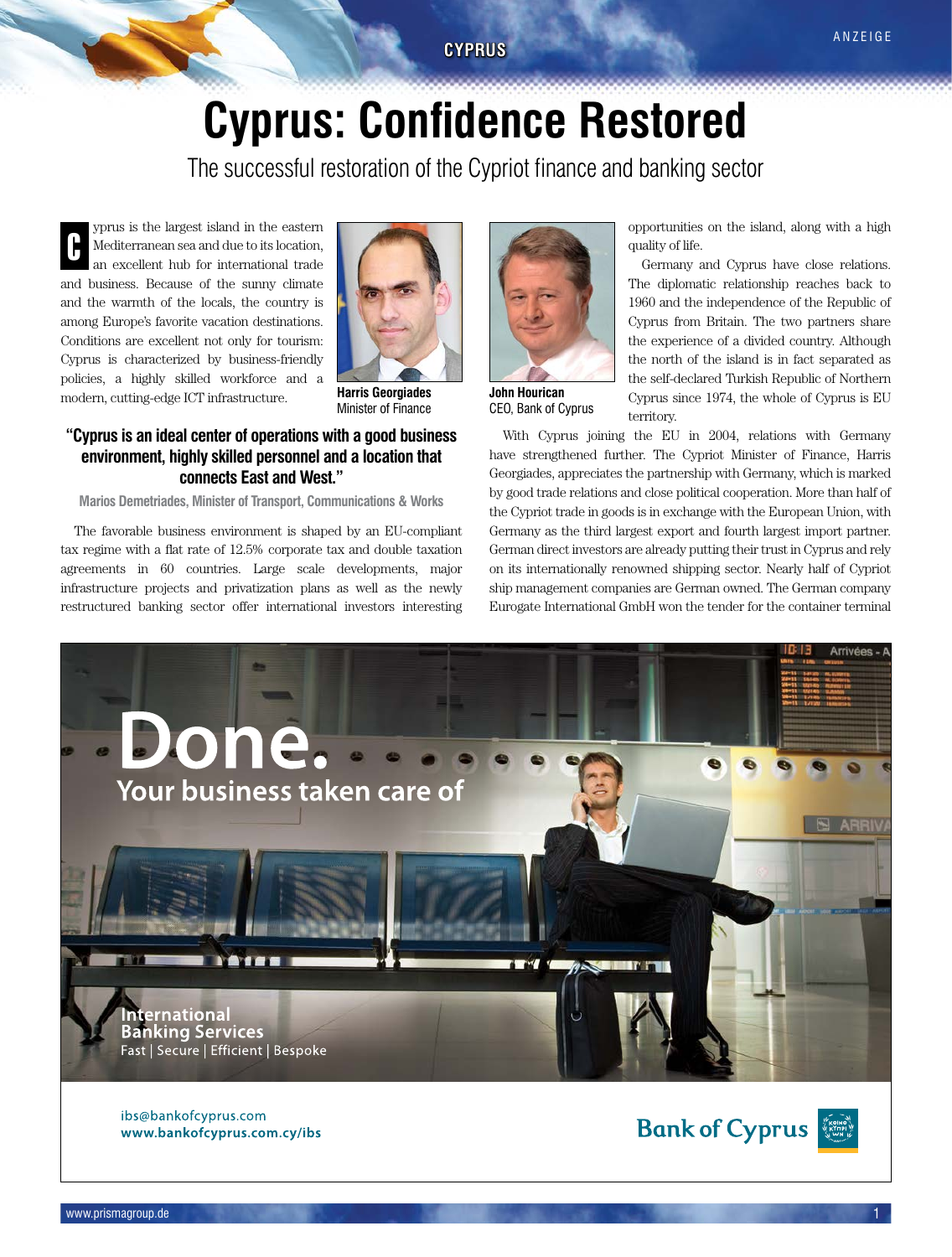

**Marios Demetriades** Minister of Transport, Communications and **Works** 

of the port in Limassol. The prestigious project is supervised by the leading law firm Ioannides Demetriou.

Due to the warm bilateral relations, the German Ambassador in Cyprus, Nikolai von Schoepff, is working towards establishing a joint chamber of commerce.

#### **Cypriot finance sector: return to stability**

The accession of Cyprus to the eurozone in 2008 led to a rapid development of the country's financial sector. The economic growth and outstanding performance of the banking sector

in the past two years have won Cyprus international acclaim. Credit rating upgrades and positive balance sheets for 2015 confirm the stability of the banking sector.

The country's stability, efficient infrastructure and favorable tax system traditionally attract international banks, using the island as a hub and connection between the EU, Eastern Europe and Asia and as a launch pad into high-growth markets.

2013 marked a significant change. At the height of the sovereign debt crisis in the eurozone, Cyprus was the fifth EU member state to apply for financial assistance. In a global precedent, the Troika imposed a bail-in of bank deposits as a condition of the package. As a result of this challenging adjustment program, Cyprus underwent a restructuring of the financial sector with subsequent recapitalisation in a record time of two years.

Due to remarkable resilience, Cyprus turned its back on the recession in 2015, much sooner than expected. Owing to the overall strengthening of liquidity and capital adequacy, the stress tests of the ECB and the European Banking Authority have been passed successfully and Cyprus has drawn important foreign investors.

The European Bank for Reconstruction and Development (EBRD) has invested in the three main financial institutions of Cyprus: Bank of Cyprus, Cooperative Central Bank and Hellenic Bank. The latter played an extraordinary part as the only systemically important financial institution with no need to resort to the bail-out funds of the Troika.

Cyprus has radically outperformed its budgetary targets and ultimately did not require almost 30% of bail-out funds. Since then the country is experiencing growth again, with an expected GDP increase by 1.4% in 2016 and 2% in 2017. The completed recapitalization led to the return of confidence in the finance and banking sector.

### **"Cyprus is a very open country and remains an attractive destination for tourism, business and investors."**

#### **Harris Georgiades, Minister of Finance**

Intrinsically linked to the recovery of Cyprus is the management of non-performing loans. Instead of moving NPLs onto the sovereign balance sheet and ultimately burdening the taxpayer, Cyprus turned to a private sector solution. As a result, Bank of Cyprus as the country's largest bank has already repaid more than what Cyprus used for its adjustment program, a number equivalent to 50% of the GDP.

The Cooperative Central Bank approached non-performing loans with a holistic strategy and can point to phenomenal achievements for 2015. More than 10,000 cases of viable restructuring were completed, while transparency and reforms restored customer confidence. Nicholas

# **Wargaming: only passion leads to success**

argaming is an award-winning developer of online computer I argaming is an award-winning developer of online computer<br>games and leading in the market of free-to-play massively multiplayer online games. Titles such as World of Tanks, World of Warplanes and World of Warships focus on team-based strategy games across platforms on PC, consoles and mobile devices. The series with its advanced design puts gamers in mid-20th century war scenarios. Wargaming co-founder and CEO Victor Kislyi emphasizes the passion with which the products are developed: "In the gaming industry, you cannot go anywhere without passion." From the beginning, Wargaming focused on strategy games which would satisfy the developers themselves and meet their own high standards.

In 2016, Wargaming can point to nearly 20 years of experience and has shipped more than 15 games. CEO Victor Kislyi identifies the major challenge for successful game developers and publishers as the need for continuous evolution to adapt to technology and player demands. When a company has reached a certain size, it is important to align growth and economic interests with initial startup ideals. Wargaming is known for its expertise, strong reputation and connections in the industry, yet the company has kept its vision. The same passion as in the beginning still drives the production of big budget titles today. Constant advancement and innovation excite gamers of all types. For Victor Kislyi, the key to success is investing in knowledgeable people: Wargaming especially values entrepreneurial spirit, passion for game design and development and employees who know how to reach a global audience.



**Victor Kislyi**  Founder & CEO

The company employs over 4,000 professionals and has its headquarters in Nicosia in Cyprus. Geographically, this business hub is only one stop away from Dubai, London, Tokyo or Sydney. The strategic location allows the company to stay in touch with its global community of players. With an international presence, Wargaming is active across key regions such as North America, Europe, Russia, Asia and Australia. CEO Victor Kislyi praises the business-friendly climate in Cyprus and values the can-do attitude of the country's inhabitants and their trust in their abilities

Wargaming

to create greatness together. Wargaming's massively multiplayer online games connect players worldwide. The company is proud to have more than 150 million registered players around the globe and titles are available in over 40 languages. Understanding the differences between markets, Wargaming creates interactive worlds that are challenging, entertaining and technologically advanced and enable gamers to find their own passion within. With the Wargaming.net League, the company has also expanded its presence into the eSports industry, attracting international eSports professionals. Wargaming puts players first and delivers legendary online games that are played with passion around the world.



**Wargaming**  www.wargaming.net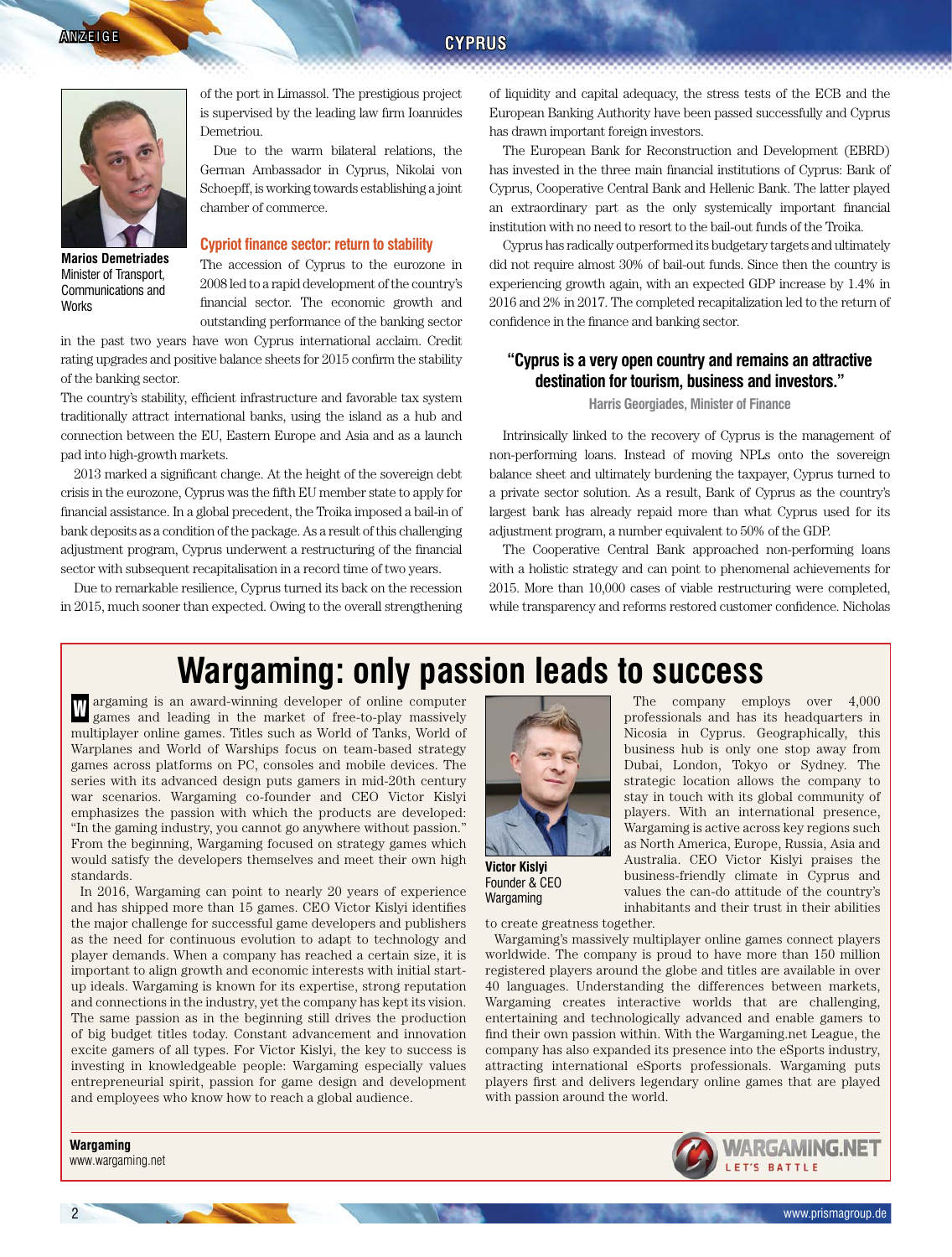Hadjiyiannis, CEO of CCB, views this as a collective success: "Resilience is a historical characteristic of Cyprus. United, people step up and assume responsibility."

## **"Cyprus offers international companies an attractive, supportive business environment. In a region of historical difficulty, the country is an oasis of stability."**

**John Hourican, CEO of Bank of Cyprus**

The Cypriot banking sector is regulated by the Central Bank of Cyprus under ECB supervision. Arrangements and practices for commercial banking following the British model. Corporate governance standards in place are among the world's highest, ensuring the competitiveness of Cyprus. John Hourican, CEO of Bank of Cyprus, underlines the attractiveness for business: "Cyprus offers international companies an attractive, supportive business environment. In a region of historical difficulty, the country is an oasis of stability."

#### **ICT vote of confidence for Cyprus**

In line with the Digital Agenda of Europe, Cyprus is committed to developing information and communications technology as a catalyst for economic growth and productivity. The privatization program, the country's drive for innovation and the financial incentives for IT companies create ideal conditions for start-ups.

"Cyprus is an ideal center of operations with a good business environment, highly skilled personnel and a location that connects East and West," declares Marios Demetriades, Minister of Transport, Communications and Works. He emphasizes the importance of communications technology for the country's investment in the future.

The global community recognizes Cyprus as an emerging global technology hub and international companies such as the gaming giant Wargaming move their headquarters to the island, attracted by the business climate and the high-quality IT services.

Cyprus is able to benefit from its strategic location within easy reach of Europe, Asia and Africa. In the words of Victor Kislyi, co-founder and CEO of Wargaming: "As part of the EU and the eurozone, Cyprus is a great country for our global headquarters. The level of education is high and the geostrategic location makes it advantageous for a host of international hubs, including: Dubai, London, Tokyo and Sydney."

With technology and research initiatives, an efficient and competitive financial sector and its excellent location, Cyprus is able to offer foreign investors and businesses favorable conditions and significant growth opportunities for the coming years.

The Minister of Finance, Harris Georgiades, summarizes the situation as follows: "Cyprus is a very open country and remains an attractive destination for tourism, business and investors."



the best practices across the CCB. The most important achievement is the creation of the financial framework and architecture for Npl

The implemented platform adopts international strategies and best practices, while the architecture remains open to fit Cypriot clients with tailor-made solutions. Hadjiyiannis is convinced that the bank will continue to lead by example, bringing value to customers through the results-oriented approach and

# **The Cooperative Central Bank stands for a modern Cyprus**

n the Cooperative Central Bank Cyprus is a modern European banking<br>Institution. As the country's largest local financial institution, the bank institution. As the country's largest local financial institution, the bank holds the substantial market share of all retail deposits.

CEO Nicholas Hadjiyiannis aims for adopting the model of a competitive and streamlined European cooperative bank and highlights the CCB's important position both on the Cypriot banking sector and the competitive credit sector. The CCB is deeply rooted in the community, financing small and medium-sized enterprises, which are so vital to the economy of Cyprus - and the European Union. The Cooperative Central Bank seized the restructuring process of the financial sector in Cyprus as a moment of opportunity to transform the organisation and its culture.

By facing this great challenge head-on, an ambitioning significant transformation since 2013 has been achieved in record time. Following the mission of offering a competitive and transparent banking option, the Cooperative Central Bank pursues a responsible banking policy. The results for 2015 show that with a holistic strategy and strong incentives for borrowers, the bank is leading the management of Non-performing Loans. Results increased 7 fold with the cure rate staying at 80%.

The commitment to corporate responsibility and transparency is paying off: By restoring confidence with the motto "What you see is what you get" and by abolishing smaller fees, the Cooperative Central Bank ranks first in client preference in Cyprus.

Going forward, the Cooperative Central Bank will venture stronger into the SME lending and ancillary income generating services.

 CEO Nicholas Hadjiyiannis draws from crucial international experience at Merrill Lynch and BNP Paribas, an experience which was key in the creation of the internationalization of the strategies and the adoption of

**Nicholas Hadjiyiannis**  CEO

collective effort of hand-picked teams with

interpersonal skills. This balance is key to the CCB's success and future: The bank will stay true to its values, strong history and culture and aim to be competitive and attractive within the European banking system. The CEO will advance the streamlining process and gradually lead the Cooperative Central Bank Cooperative Central Bank

management division.

Cyprus to a stock exchange listing within the next 24 months. The CCB stands for building close relationships with business partners and clients; for internal expertise, developed in close work with the IMF and international consultants; for a strategic plan with an open architecture based on the best and most recent market practices. It is on track to fulfill both its vision by serving responsibly the banking needs of every citizen, family and company to support a country that will grow and prosper and progress, as well as its ambitions

of accessing capital markets through a stock exchange listing in the future.



**Cooperative Central Bank**  www.ccb.coop.com.cy